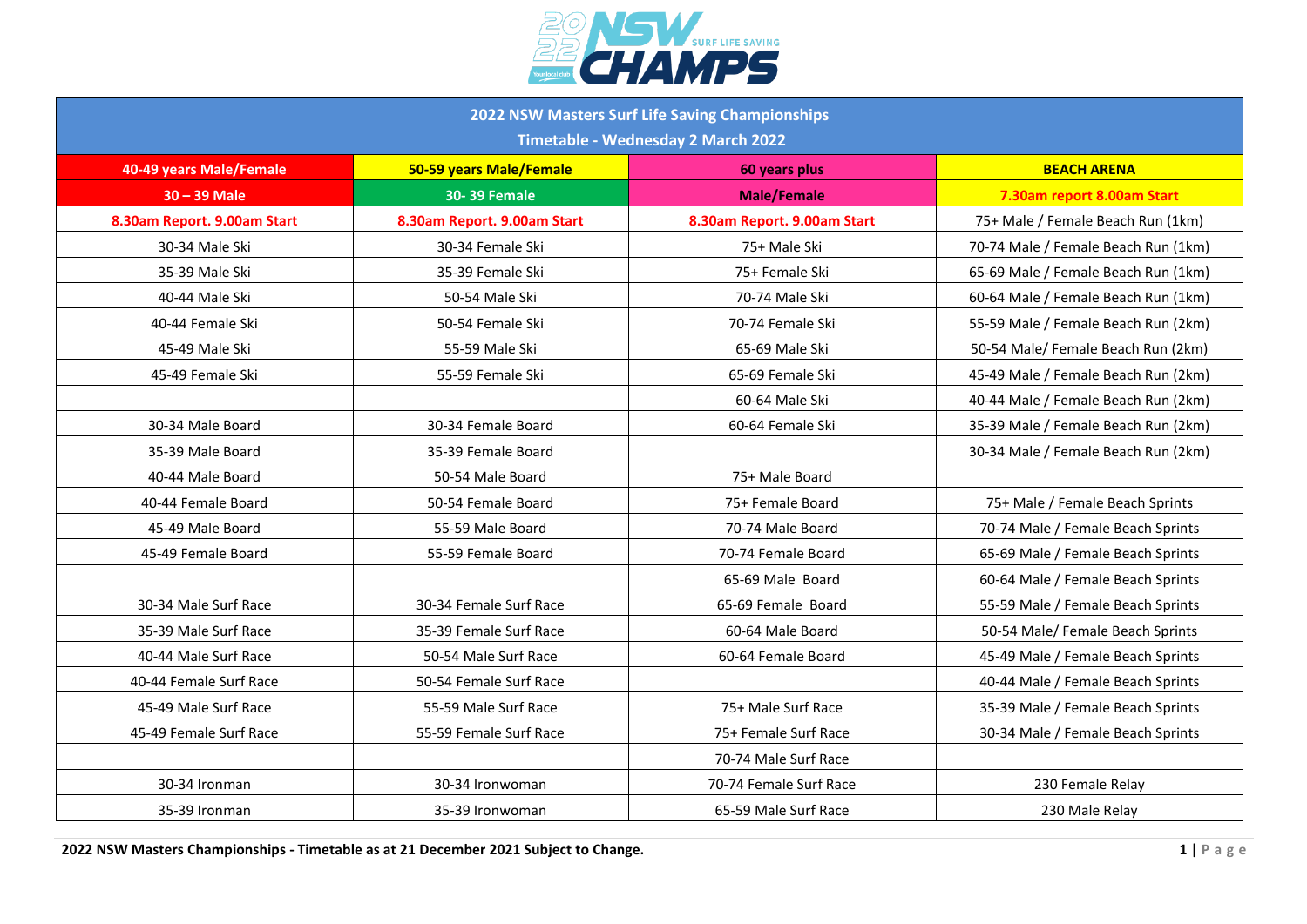

| 40-44 Ironman          | 50-54 Ironman          | 65-59 Female Surf Race | 200 Female Relay                |
|------------------------|------------------------|------------------------|---------------------------------|
| 40-44 Ironwoman        | 50-54 Ironwoman        | 60-64 Male Surf Race   | 200 Male Relay                  |
| 45-49 Ironman          | 55-59 Ironman          | 60-64 Female Surf Race | 170 Female Relay                |
| 45-49 Ironwoman        | 55-59 Ironwoman        |                        | 170 Male Relay                  |
|                        |                        | 75+ Ironman            | 140 Female Relay                |
| 30-34 Male Tube Race   | 30-34 Female Tube Race | 75+ Ironwoman          | 140 Male Relay                  |
| 35-39 Male Tube Race   | 35-39 Female Tube Race | 70-74 Ironman          |                                 |
| 40-44 Male Tube Race   | 50-54 Male Tube Race   | 70+-74 Ironwoman       | 65-69 Male / Female Beach Flags |
| 40-44 Female Tube Race | 50-54 Female Tube Race | 65-69 Ironman          | 60-64 Male / Female Beach Flags |
| 45-49 Male Tube Race   | 55-59 Male Tube Race   | 65-69 Ironwoman        | 55-59 Male / Female Beach Flags |
| 45-49 Female Tube Race | 55-59 Female Tube Race | 60-64 Ironman          | 50-54 Male/ Female Beach Flags  |
|                        |                        | 60-64 Ironwoman        | 45-49 Male / Female Beach Flags |
|                        |                        |                        | 40-44 Male / Female Beach Flags |
|                        |                        | 75 + Male Tube Race    | 35-39 Male / Female Beach Flags |
|                        |                        | 75 + Female Tube Race  | 30-34 Male / Female Beach Flags |
|                        |                        | 70-74 Male Tube Race   |                                 |
|                        |                        | 70-74 Female Tube Race |                                 |
|                        |                        | 65-69 Male Tube Race   |                                 |
|                        |                        | 65-69 Female Tube Race |                                 |
|                        |                        | 60-64 Male Tube Race   |                                 |
|                        |                        | 60-64 Female Tube Race |                                 |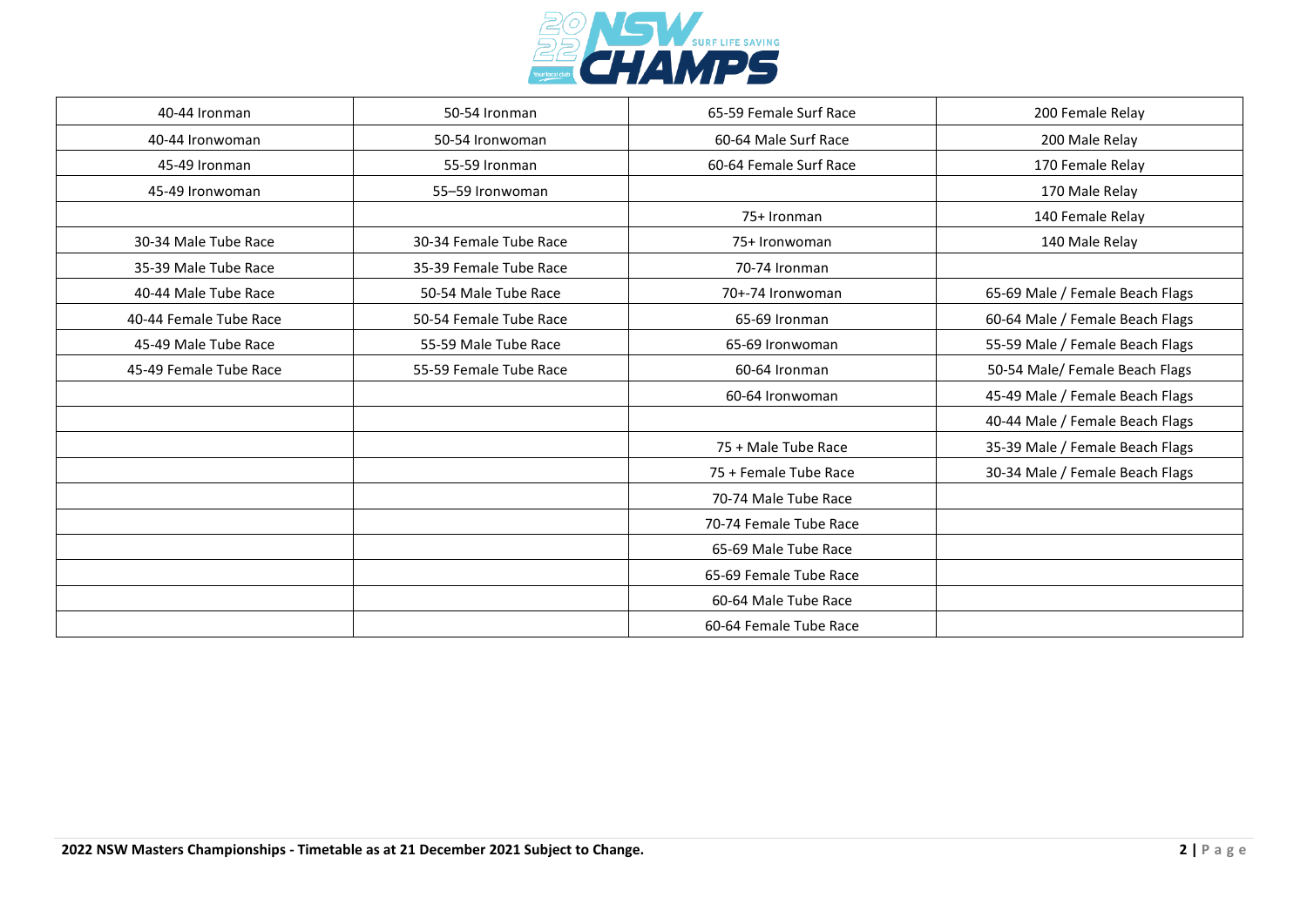

| 2022 NSW Masters Surf Life Saving Championships<br>Timetable - Thursday 3 March 2022 |                              |                             |                           |  |
|--------------------------------------------------------------------------------------|------------------------------|-----------------------------|---------------------------|--|
| <b>130 Years Male/Female</b>                                                         | <b>150 Years Male/Female</b> | 170 Years Area 4            |                           |  |
| <b>110 Male</b>                                                                      | 110 Female                   | Male / Female               | <b>BEACH ARENA</b>        |  |
| 7.30am Report. 8.00am Start                                                          | 7.30am Report. 8.00am Start  | 7.30am Report. 8.00am Start |                           |  |
| 110 Male Taplin Relay                                                                | 110 Female Taplin Relay      |                             |                           |  |
| 130 Male Taplin Relay                                                                | 150 Male Taplin Relay        | 170 + Male Taplin Relay     | AREA HELD OVER FOR EVENTS |  |
| 130 Female Taplin Relay                                                              | 150 Female Taplin Relay      | 170 + Female Taplin Relay   | NOT CONCLUDED             |  |
|                                                                                      |                              |                             | ON WEDNESDAY              |  |
| 110 Male Board Relay                                                                 | 110 Female Board Relay       |                             |                           |  |
| 130 Male Board Relay                                                                 | 150 Male Board Relay         | 170 + Male Board Relay      |                           |  |
| 130 Female Board Relay                                                               | 150 Female Board Relay       | 170 + Female Board Relay    |                           |  |
|                                                                                      |                              |                             |                           |  |
| 110 Male Surf Teams                                                                  | 110 Female Surf Teams        |                             |                           |  |
| 130 Male Surf Teams                                                                  | 150 Male Surf Teams          | 170 + Male Surf Teams       |                           |  |
| 130 Female Surf Teams                                                                | 150 Female Surf Teams        | 170 + Female Surf Teams     |                           |  |
|                                                                                      |                              |                             |                           |  |
| 110 Male Ski Relay                                                                   | 110 Female Ski Relay         |                             |                           |  |
| 130 Male Ski Relay                                                                   | 150 Male Ski Relay           | 170 + Male Ski Relay        |                           |  |
| 130 Female Ski Relay                                                                 | 150 Female Ski Relay         | 170 + Female Ski Relay      |                           |  |
|                                                                                      |                              |                             |                           |  |
| 30-34 Male Board Rescue                                                              | 50-54 Male Board Rescue      | 45-49 Male Double Ski       |                           |  |
| 35-39 Male Board Rescue                                                              | 50-54 Female Board Rescue    | 45-49 Female Double Ski     |                           |  |
| 35-39 Female Board Rescue                                                            | 55-59 Male Board Rescue      | 40-44 Male Double Ski       |                           |  |
| 40-44 Male Board Rescue                                                              | 55-59 Female Board Rescue    | 40-44 Female Double Ski     |                           |  |
| 40-44 Female Board Rescue                                                            | 60-64 Male Board Rescue      | 35-39 Male Double Ski       |                           |  |
| 45-49 Male Board Rescue                                                              | 60-64 Female Board Rescue    | 35-39 Female Double Ski     |                           |  |
| 45-49 Female Board Rescue                                                            | 65-69 Male Board Rescue      | 30-34 Male Double Ski       |                           |  |
|                                                                                      | 65-69 Female Board Rescue    | 30-34 Female Double Ski     |                           |  |

**2022 NSW Masters Championships - Timetable as at 21 December 2021 Subject to Change. 3 | P a g e**